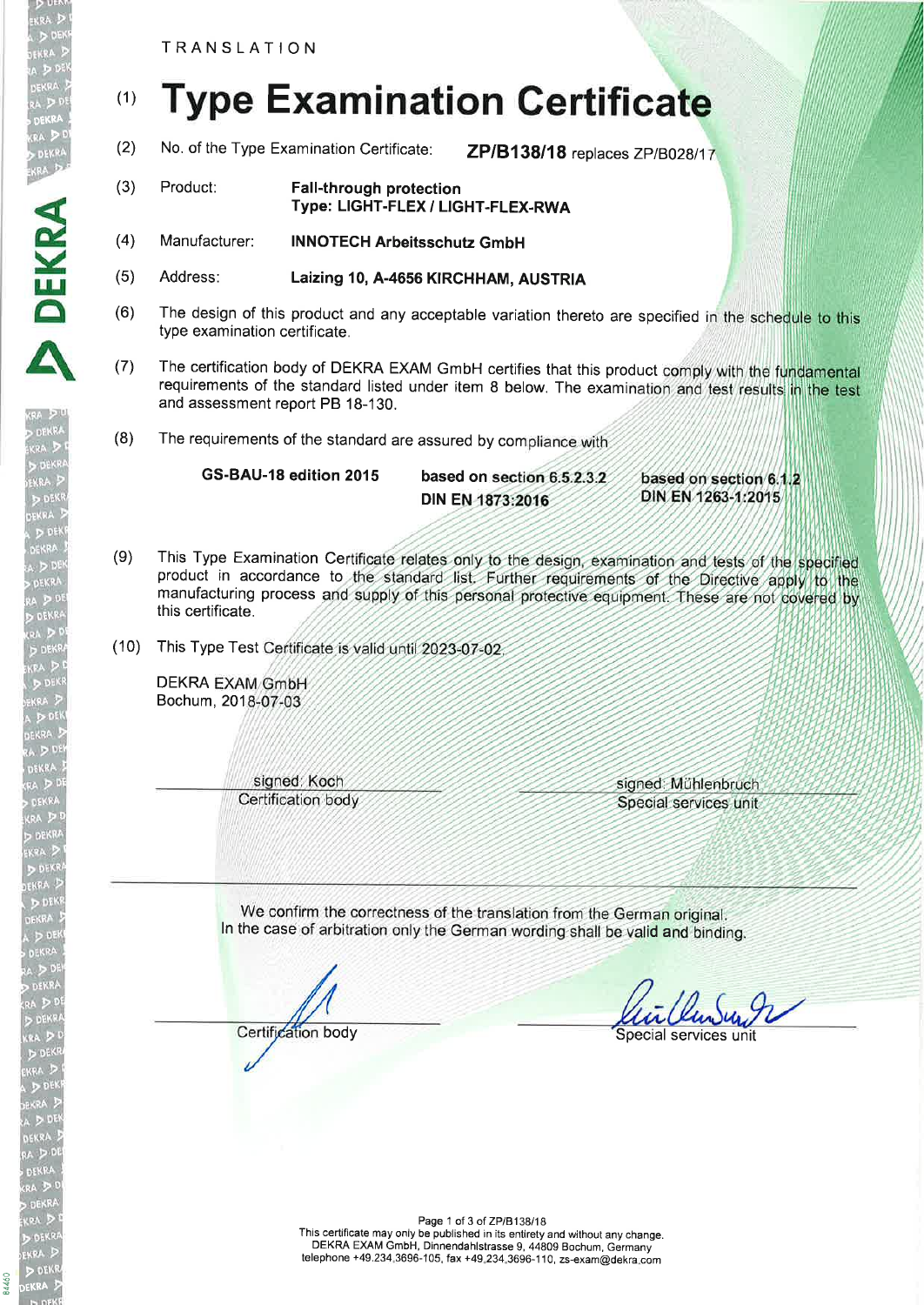TRANSLATION

(11) Appendix to

## (12) **Type Examination Certificate** ZP/B138/18

 $(13)$  13.1 Subject and Type Fall-through protection Type: LIGHT-FLEX / LIGHT-FLEX-RWA

## 13.2 Description

The fall-through protection, type: LIGHT-FLEX (Figures 1-2) and LIGHT-FLEX-RWA (Fig. 3) is intended for the protection of persons against falling through skylights. The system is specially designed to catch a person who is falling through a roof opening, such as a light dome or light bands. It also allows the person involved to be rescued by a third party. The fall-through protection can be fixed to an adequate load-bearing substructure around the roof opening by means of fastening elements that are adapted to match the substrate. The arrester system is fixed in place using specially-designed metal support brackets and matching bolts (Figures 4-5).

The fall arrest netting is fastened through holes provided in the brackets by means of screw connectors (Figure 6) that are inserted through the mesh and then locked in place with screw caps. The brackets are set at intervals of between 370 and 530 mm.

The fall-through protection consists of galvanized wire cables (Ø 3.0 mm) that are laid both in parallel and at angles of 90° to one another. The crossover points feature nodes that fix the intersecting wire ropes to each other. This allows the arrest netting to be designed with different dimensions, The system can be supplied in an open or closed form (Figures 3-4). The dimensions can be varied at will, with the minimum size specified at  $1000 \times 700$  mm.



Fig. 1: Fall-through protection, type: LIGHT-FLEX in closed design



Fig. 2: Fall-through protection, type: LIGHT FLEX in open design